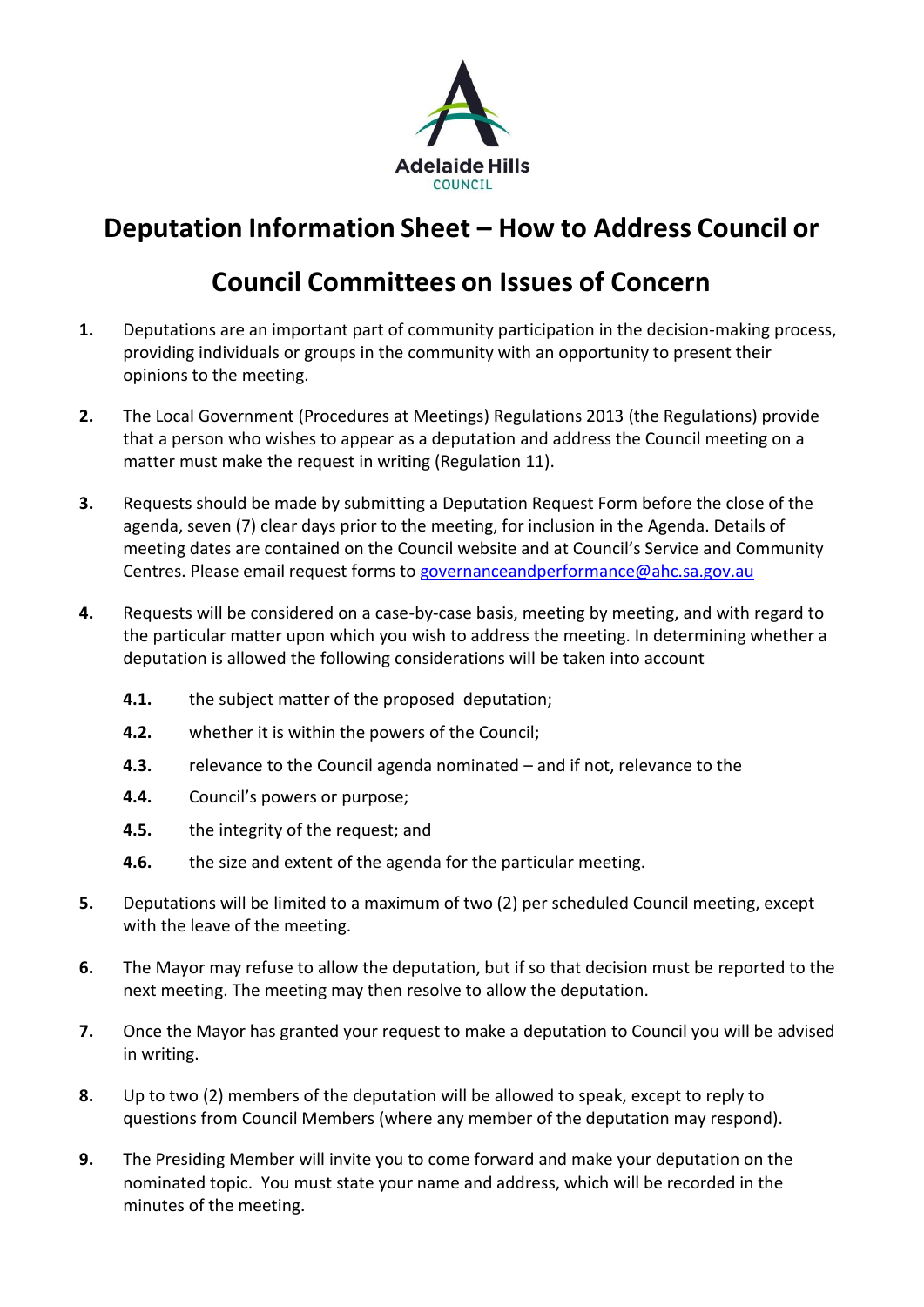- **10.** If notes or other documents are to be distributed for the deputation, fifteen (15) copies are to be provided to the Minute Secretary prior to the commencement of the meeting to distribute. You may not distribute documents at the meeting. Notes or presentation material referred to as part of the deputation will be referenced in the minutes of the meeting.
- **11.** Presenters will be given 10 minutes to do their presentation, followed by questions (if any) from the Council. It would be appreciated if you could be mindful of the time allowed for your presentation.
- **12.** Care should be exercised in framing questions to ensure they clearly relate to the subject of the deputation. The Presiding Member will use their best endeavors to manage this process fairly. Any comments that may amount to a criticism of individual Council Members or staff must not be made. Any such criticism or comments should properly be directed in writing to the CEO.
- **13.** Council meetings are open to the public and there is unlikely to be any legal protection or other privilege attached to any statements made during this forum. This means that anything said during the forum is subject to the normal laws of defamation. Consequently all speakers should take care in the statements they make and how they make their address.
- **14.** If you are speaking on behalf of an association, organisation or other body, you may be required to provide a copy of the constitution and rules of that organisation, association or other body prior to your deputation.
- **15.** The meeting will begin at 6.30pm and although the exact time for the deputation to commence is difficult to determine it would be best to be present at 6.30pm.
- **16.** The agenda for the meeting (published 5 clear days in advance of the meeting) will list the name of the person (or community group) making the deputation, and the subject matter only. The agenda will be available on Council's website or at Council's Service Centres and Community Centres.
- **17.** Visual presentations are welcome. It is helpful to email your presentation to Council prior to the meeting so that it can be loaded on to our system to ensure the presentation will run, and as a back-up – please email to [governanceandperformance@ahc.sa.gov.au](mailto:governanceandperformance@ahc.sa.gov.au)
- **18.** Presenters are advised that meetings maybe recorded.